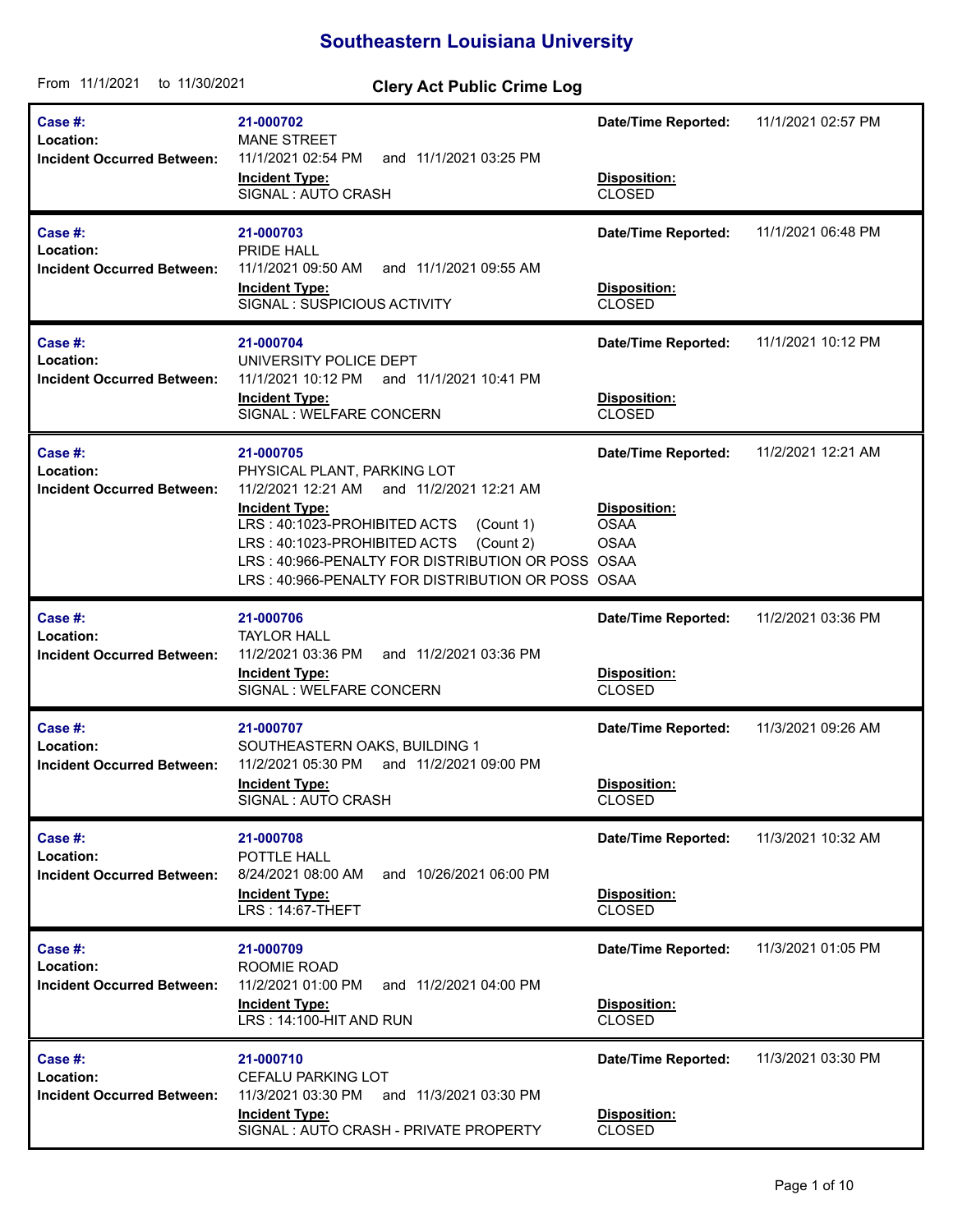| Case #:<br>Location:<br><b>Incident Occurred Between:</b>    | 21-000712<br><b>HAMMOND HALL</b><br>11/3/2021 08:50 PM<br>and 11/3/2021 08:57 PM<br><b>Incident Type:</b><br>LRS: 40:1023C-DRUG PARAPHENALIA<br>LRS: 40:966-PENALTY FOR DISTRIBUTION OR POSS ARRESTED | <b>Date/Time Reported:</b><br>Disposition:<br><b>ARRESTED</b>        | 11/3/2021 08:58 PM |
|--------------------------------------------------------------|-------------------------------------------------------------------------------------------------------------------------------------------------------------------------------------------------------|----------------------------------------------------------------------|--------------------|
| Case #:<br>Location:<br><b>Incident Occurred Between:</b>    | 21-000711<br><b>PRIDE HALL</b><br>10/19/2021 12:00 AM and 11/3/2021 09:06 PM<br><b>Incident Type:</b><br>SIGNAL: SUSPICIOUS ACTIVITY                                                                  | <b>Date/Time Reported:</b><br>Disposition:<br><b>CLOSED</b>          | 11/3/2021 09:07 PM |
| Case $#$ :<br>Location:<br><b>Incident Occurred Between:</b> | 21-000716<br><b>ASCENSION HALL</b><br>10/25/2021 05:30 PM and 11/1/2021 12:01 AM<br><b>Incident Type:</b><br>LRS: 14:67-THEFT                                                                         | <b>Date/Time Reported:</b><br>Disposition:<br><b>CLOSED</b>          | 11/3/2021 11:22 PM |
| Case #:<br>Location:<br><b>Incident Occurred Between:</b>    | 21-000713<br>STUDENT UNION, 1ST FLOOR<br>11/3/2021 10:41 PM<br>and 11/3/2021 11:37 PM<br><b>Incident Type:</b><br><b>LRS: 14:67-THEFT</b>                                                             | <b>Date/Time Reported:</b><br>Disposition:<br><b>CLOSED</b>          | 11/4/2021 12:16 AM |
| Case #:<br>Location:<br><b>Incident Occurred Between:</b>    | 21-000714<br>PARKING GARAGE<br>11/4/2021 09:30 AM<br>and 11/4/2021 09:30 AM<br><b>Incident Type:</b><br>LRS: 14:34.9. BATTERY OF A DATING PARTNER                                                     | <b>Date/Time Reported:</b><br>Disposition:<br><b>CLOSED - ARREST</b> | 11/4/2021 10:32 AM |
| Case #:<br>Location:<br><b>Incident Occurred Between:</b>    | 21-000715<br>LA HIGHWAY 3234/UNIVERSITY AVENUE<br>11/4/2021 02:50 PM<br>and 11/4/2021 02:53 PM<br><b>Incident Type:</b><br>SIGNAL : AUTO CRASH                                                        | <b>Date/Time Reported:</b><br>Disposition:<br><b>CLOSED</b>          | 11/4/2021 02:50 PM |
| Case #:<br>Location:<br><b>Incident Occurred Between:</b>    | 21-000717<br>ST. TAMMANY HALL, PARKING LOT<br>11/4/2021 11:00 AM and 11/4/2021 07:04 PM<br><b>Incident Type:</b><br>SIGNAL: AUTO CRASH - PRIVATE PROPERTY                                             | Date/Time Reported:<br>Disposition:<br><b>CLOSED</b>                 | 11/4/2021 06:06 PM |
| Case #:<br>Location:<br><b>Incident Occurred Between:</b>    | 21-000718<br><b>TWELVE OAKS HALL</b><br>11/4/2021 08:02 PM and 11/4/2021 08:03 PM<br><b>Incident Type:</b><br>SIGNAL : SUSPICIOUS ACTIVITY                                                            | <b>Date/Time Reported:</b><br>Disposition:<br><b>CLOSED</b>          | 11/4/2021 08:04 PM |
| Case #:<br>Location:<br><b>Incident Occurred Between:</b>    | 21-000719<br><b>ST. TAMMANY HALL</b><br>and Unknown<br>Unknown<br><b>Incident Type:</b><br>SIGNAL : GENERATED IN ERROR                                                                                | <b>Date/Time Reported:</b><br>Disposition:<br><b>CLOSED</b>          | 11/4/2021 09:59 PM |
| Case #:<br>Location:<br><b>Incident Occurred Between:</b>    | 21-000720<br>ASCENSION HALL, PARKING LOT<br>11/5/2021 07:32 AM and 11/5/2021 08:00 AM<br><b>Incident Type:</b><br>SIGNAL: AUTO CRASH - PRIVATE PROPERTY                                               | <b>Date/Time Reported:</b><br>Disposition:<br><b>CLOSED</b>          | 11/5/2021 07:34 AM |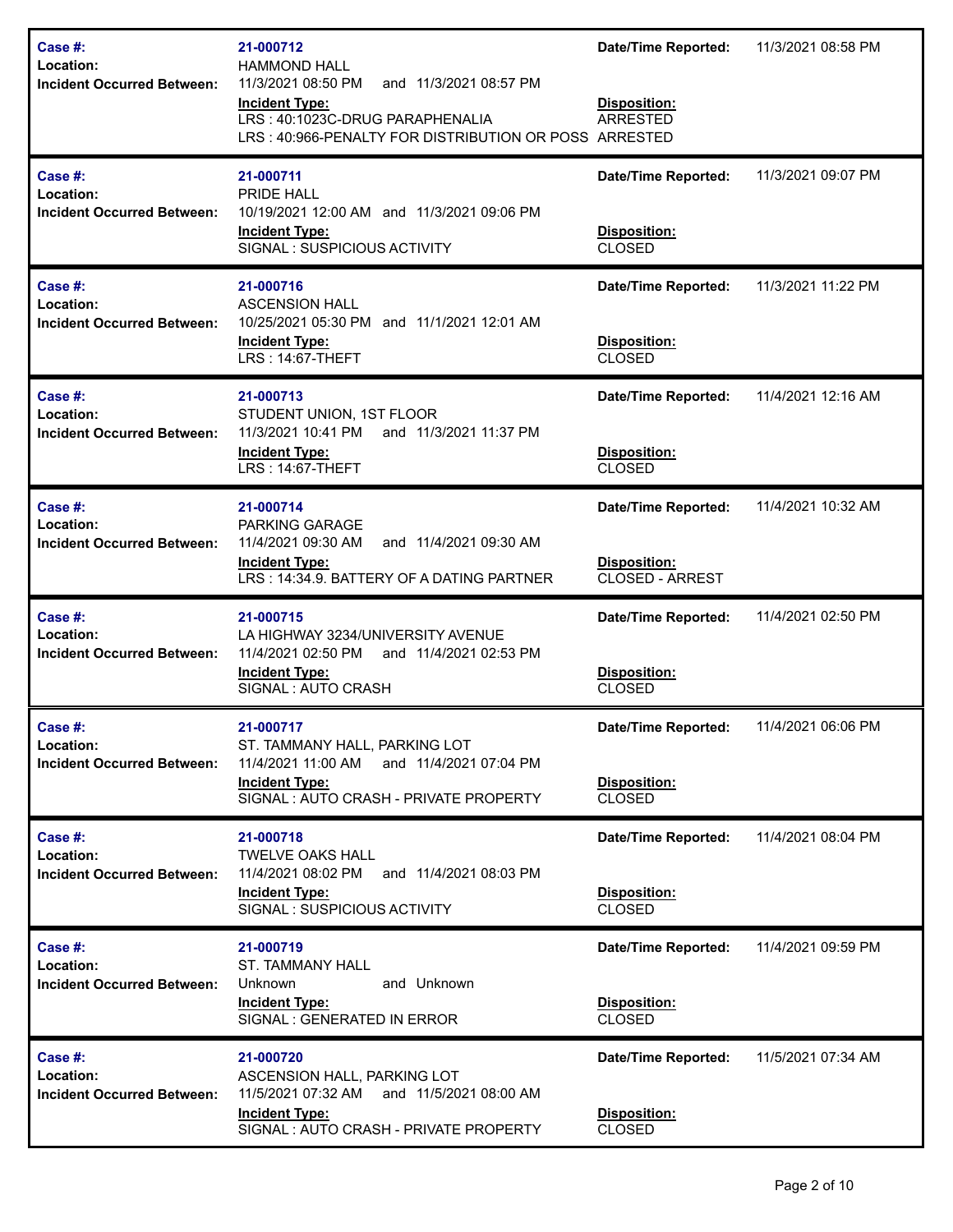| Case $#$ :<br>Location:<br><b>Incident Occurred Between:</b> | 21-000721<br>OFF CAMPUS<br>11/5/2021 06:45 AM<br>and 11/5/2021 10:00 AM<br><b>Incident Type:</b><br>SIGNAL : WELFARE CONCERN                                                                                                     | <b>Date/Time Reported:</b><br>Disposition:<br><b>CLOSED</b>        | 11/5/2021 09:45 AM |
|--------------------------------------------------------------|----------------------------------------------------------------------------------------------------------------------------------------------------------------------------------------------------------------------------------|--------------------------------------------------------------------|--------------------|
| Case $#$ :<br>Location:<br><b>Incident Occurred Between:</b> | 21-000722<br>STRAWBERRY STADIUM, EAST<br>11/5/2021 09:27 PM<br>and 11/5/2021 09:27 PM<br><b>Incident Type:</b><br>LRS: 14:103/A1-DISTURBING THE PEACE / SIMPLE A CLOSED<br>LRS: 14:103/A1-DISTURBING THE PEACE / SIMPLE A CLOSED | <b>Date/Time Reported:</b><br>Disposition:                         | 11/5/2021 09:27 PM |
| Case #:<br>Location:<br><b>Incident Occurred Between:</b>    | 21-000723<br><b>TANGIPAHOA HALL</b><br>11/6/2021 01:59 AM<br>and 11/6/2021 01:59 AM<br><b>Incident Type:</b><br>SIGNAL : MEDICAL                                                                                                 | <b>Date/Time Reported:</b><br>Disposition:<br><b>CLOSED</b>        | 11/6/2021 01:59 AM |
| Case #:<br>Location:<br><b>Incident Occurred Between:</b>    | 21-000724<br><b>ASCENSION HALL</b><br>11/6/2021 05:16 PM<br>and 11/6/2021 05:30 PM<br><b>Incident Type:</b><br>SIGNAL : WELFARE CONCERN                                                                                          | <b>Date/Time Reported:</b><br>Disposition:<br><b>CLOSED</b>        | 11/6/2021 05:16 PM |
| Case #:<br>Location:<br><b>Incident Occurred Between:</b>    | 21-000725<br><b>OFF CAMPUS</b><br>11/7/2021 02:07 AM<br>and 11/7/2021 02:07 AM<br><b>Incident Type:</b><br>LRS: 14:43/V-THIRD DEGREE RAPE/VAGINAL                                                                                | <b>Date/Time Reported:</b><br>Disposition:<br>TITLE IX             | 11/7/2021 02:07 AM |
| Case $#$ :<br>Location:<br><b>Incident Occurred Between:</b> | 21-000728<br>UNIVERSITY POLICE DEPT<br>and 11/7/2021 05:10 PM<br>11/7/2021 02:30 PM<br><b>Incident Type:</b><br>SIGNAL: UCC TRANSPORT                                                                                            | <b>Date/Time Reported:</b><br>Disposition:<br><b>CLOSED</b>        | 11/7/2021 02:39 PM |
| Case #:<br>Location:<br><b>Incident Occurred Between:</b>    | 21-000726<br><b>TAYLOR HALL</b><br>11/7/2021 02:30 AM<br>and 11/7/2021 03:30 AM<br><b>Incident Type:</b><br>SIGNAL: WELFARE CONCERN                                                                                              | <b>Date/Time Reported:</b><br><b>Disposition:</b><br><b>CLOSED</b> | 11/7/2021 03:09 PM |
| Case $#$ :<br>Location:<br><b>Incident Occurred Between:</b> | 21-000727<br>PRIDE HALL, PARKING LOT<br>11/7/2021 03:10 PM and 11/7/2021 03:45 PM<br><b>Incident Type:</b><br>SIGNAL: AUTO CRASH - PRIVATE PROPERTY                                                                              | <b>Date/Time Reported:</b><br>Disposition:<br><b>CLOSED</b>        | 11/7/2021 03:14 PM |
| Case #:<br>Location:<br><b>Incident Occurred Between:</b>    | 21-000729<br><b>ASCENSION HALL</b><br>11/8/2021 03:13 AM<br>and 11/8/2021 03:13 AM<br><b>Incident Type:</b><br>SIGNAL : WELFARE CONCERN                                                                                          | <b>Date/Time Reported:</b><br>Disposition:<br><b>CLOSED</b>        | 11/8/2021 03:13 AM |
| Case #:<br>Location:<br><b>Incident Occurred Between:</b>    | 21-000730<br><b>ASCENSION HALL</b><br>11/8/2021 03:00 PM<br>and 11/8/2021 03:06 PM<br><b>Incident Type:</b><br>SIGNAL : MEDICAL                                                                                                  | <b>Date/Time Reported:</b><br>Disposition:<br><b>CLOSED</b>        | 11/8/2021 03:06 PM |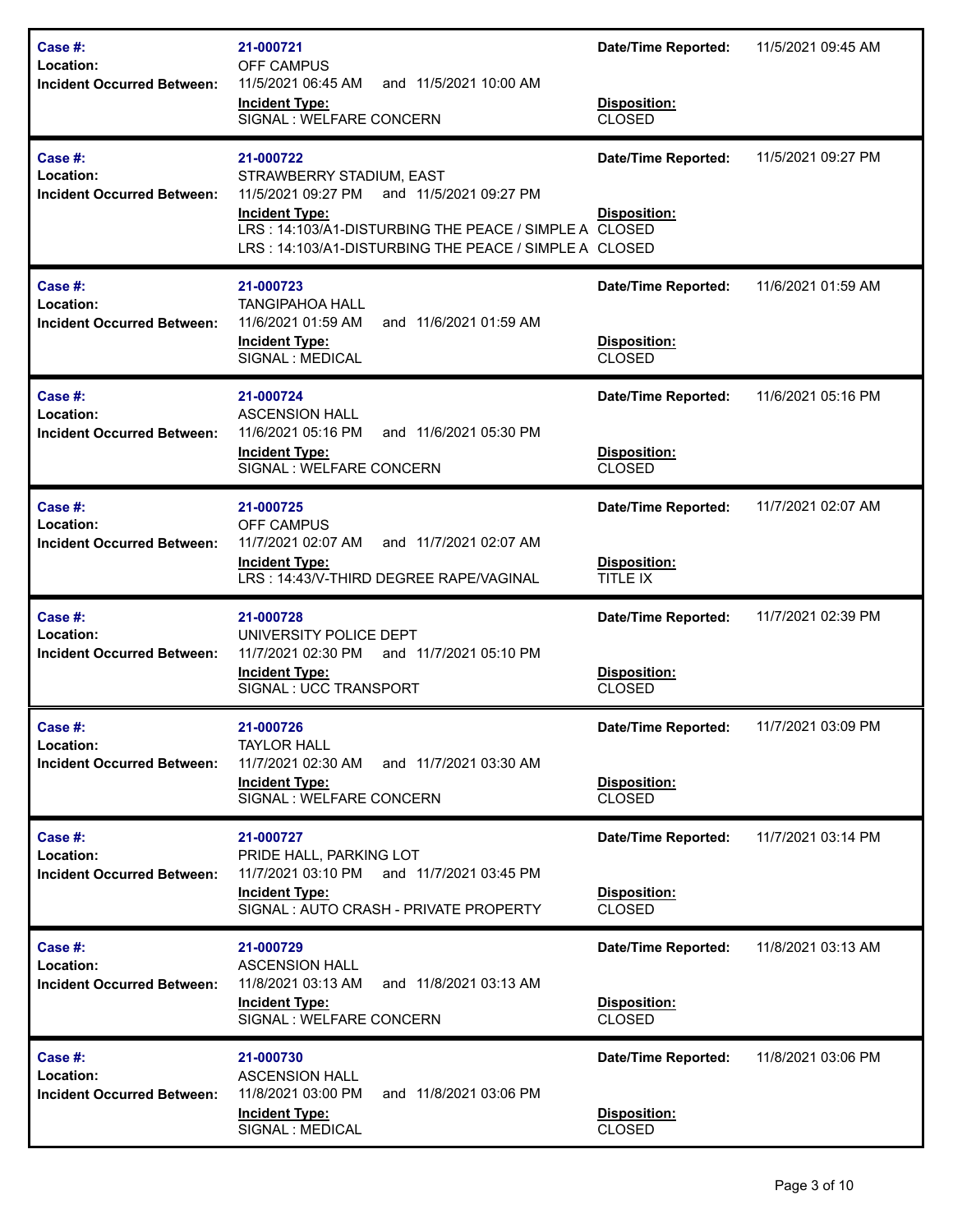| Case #:<br>Location:<br><b>Incident Occurred Between:</b> | 21-000731<br>PRIDE HALL, PARKING LOT<br>11/9/2021 01:05 AM and 11/9/2021 01:08 AM<br><b>Incident Type:</b><br>LRS: CCRP 211.1-PERSONS WITH OUTSTANDING W. ARRESTED                                                                                                     | Date/Time Reported:<br>Disposition:                                                 | 11/9/2021 01:09 AM  |
|-----------------------------------------------------------|------------------------------------------------------------------------------------------------------------------------------------------------------------------------------------------------------------------------------------------------------------------------|-------------------------------------------------------------------------------------|---------------------|
| Case #:<br>Location:<br><b>Incident Occurred Between:</b> | 21-000732<br><b>TWELVE OAKS HALL</b><br>11/8/2021 07:30 PM<br>and 11/8/2021 08:00 PM<br><b>Incident Type:</b><br>SIGNAL : MEDICAL                                                                                                                                      | <b>Date/Time Reported:</b><br>Disposition:<br><b>CLOSED</b>                         | 11/9/2021 01:33 AM  |
| Case #:<br>Location:<br><b>Incident Occurred Between:</b> | 21-000733<br>NORTH GENERAL PERSHING STREET<br>11/9/2021 09:24 AM and 11/9/2021 09:24 AM<br><b>Incident Type:</b><br>SIGNAL: AUTO CRASH                                                                                                                                 | <b>Date/Time Reported:</b><br>Disposition:<br><b>CLOSED</b>                         | 11/9/2021 09:24 AM  |
| Case #:<br>Location:<br><b>Incident Occurred Between:</b> | 21-000734<br>NORTHWEST RAILROAD AVENUE<br>11/9/2021 10:03 AM and 11/9/2021 10:29 AM<br><b>Incident Type:</b><br>LRS: 40:966-PENALTY FOR DISTRIBUTION OR POSS CLOSED - ARREST                                                                                           | <b>Date/Time Reported:</b><br>Disposition:                                          | 11/9/2021 10:03 AM  |
| Case #:<br>Location:<br><b>Incident Occurred Between:</b> | 21-000735<br>LA HIGHWAY 3234/UNIVERSITY AVENUE<br>11/10/2021 12:44 AM and 11/10/2021 12:45 AM<br><b>Incident Type:</b><br>LRS: 32:232-FAILURE TO STOP FOR TRAFFIC LIGHT<br>LRS: 32:52 DRIVER MUST BE LICENSED<br>LRS: 40:966-PENALTY FOR DISTRIBUTION OR POSS ARRESTED | <b>Date/Time Reported:</b><br><b>Disposition:</b><br><b>CLOSED</b><br><b>CLOSED</b> | 11/10/2021 12:46 AM |
| Case #:<br>Location:<br><b>Incident Occurred Between:</b> | 21-000736<br>ANZALONE HALL, EAST PARKING LOT<br>11/10/2021 09:30 AM and 11/10/2021 09:45 AM<br><b>Incident Type:</b><br>SIGNAL: AUTO CRASH - PRIVATE PROPERTY                                                                                                          | <b>Date/Time Reported:</b><br>Disposition:<br><b>CLOSED</b>                         | 11/10/2021 09:34 AM |
| Case #:<br>Location:<br><b>Incident Occurred Between:</b> | 21-000737<br>PENNINGTON STUDENT ACTIVITY CENTER<br>11/10/2021 06:00 PM and 11/10/2021 06:50 PM<br><b>Incident Type:</b><br><b>LRS: 14:67-THEFT</b>                                                                                                                     | <b>Date/Time Reported:</b><br>Disposition:<br><b>CLOSED</b>                         | 11/10/2021 07:07 PM |
| Case #:<br>Location:<br><b>Incident Occurred Between:</b> | 21-000738<br>PENNINGTON STUDENT ACTIVITY CENTER<br>11/10/2021 07:25 PM and 11/10/2021 07:25 PM<br><b>Incident Type:</b><br>SIGNAL : WELFARE CONCERN                                                                                                                    | <b>Date/Time Reported:</b><br>Disposition:<br><b>CLOSED</b>                         | 11/10/2021 07:25 PM |
| Case #:<br>Location:<br><b>Incident Occurred Between:</b> | 21-000739<br><b>HAMMOND HALL</b><br>11/10/2021 12:00 PM and 11/10/2021 10:17 PM<br><b>Incident Type:</b><br>LRS: 14:40.2-STALKING                                                                                                                                      | <b>Date/Time Reported:</b><br>Disposition:<br><b>OSAA</b>                           | 11/10/2021 10:17 PM |
| Case #:<br>Location:<br><b>Incident Occurred Between:</b> | 21-000740<br>SOUTHEASTERN OAKS, PARKING AREA<br>11/11/2021 06:21 PM and 11/11/2021 06:21 PM<br><b>Incident Type:</b><br>LRS: 14:40.2-STALKING                                                                                                                          | <b>Date/Time Reported:</b><br>Disposition:<br>CLOSED                                | 11/11/2021 06:21 PM |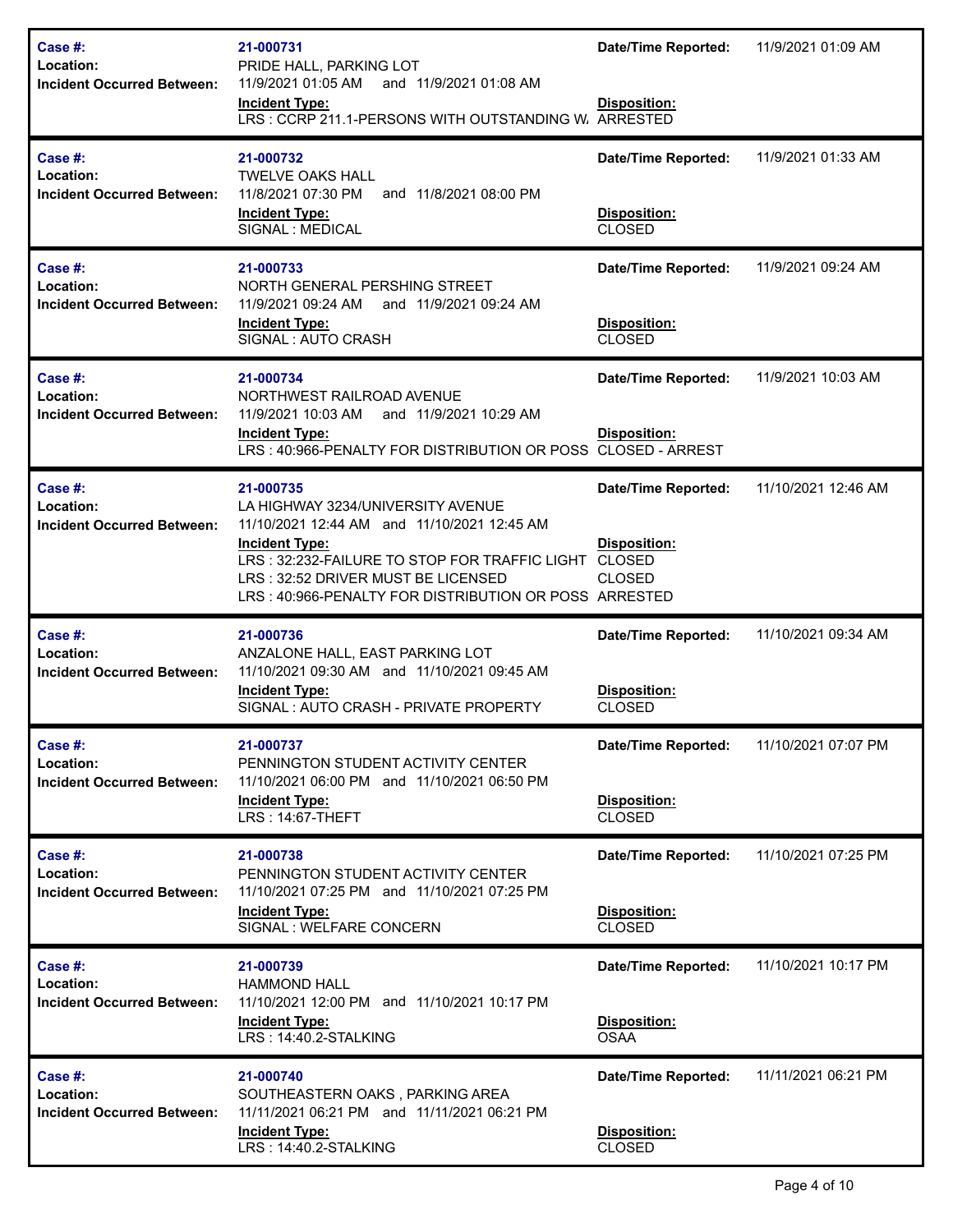| Case $#$ :<br>Location:<br><b>Incident Occurred Between:</b> | 21-000741<br><b>MCCLIMANS HALL</b><br>11/12/2021 09:30 AM and 11/12/2021 09:32 AM<br><b>Incident Type:</b><br>SIGNAL : FIRE COMPLAINT                                                                                                              | <b>Date/Time Reported:</b><br>Disposition:<br><b>CLOSED</b> | 11/12/2021 09:32 AM |
|--------------------------------------------------------------|----------------------------------------------------------------------------------------------------------------------------------------------------------------------------------------------------------------------------------------------------|-------------------------------------------------------------|---------------------|
| Case $#$ :<br>Location:<br><b>Incident Occurred Between:</b> | 21-000742<br><b>SGA DRIVE</b><br>11/10/2021 08:40 PM and 11/10/2021 10:00 PM<br><b>Incident Type:</b><br>LRS: 14:35-SIMPLE BATTERY                                                                                                                 | <b>Date/Time Reported:</b><br>Disposition:<br><b>CLOSED</b> | 11/12/2021 10:25 AM |
| Case #:<br>Location:<br><b>Incident Occurred Between:</b>    | 21-000743<br><b>WASHINGTON HALL</b><br>11/12/2021 09:00 AM and 11/12/2021 02:50 PM<br><b>Incident Type:</b><br>SIGNAL : WELFARE CONCERN                                                                                                            | <b>Date/Time Reported:</b><br>Disposition:<br><b>CLOSED</b> | 11/12/2021 02:52 PM |
| Case #:<br>Location:<br><b>Incident Occurred Between:</b>    | 21-000744<br>SOUTHEASTERN OAKS, PARKING AREA<br>11/11/2021 04:00 PM and 11/11/2021 04:05 PM<br><b>Incident Type:</b><br>LRS: 14:35-SIMPLE BATTERY                                                                                                  | <b>Date/Time Reported:</b><br>Disposition:<br><b>CLOSED</b> | 11/12/2021 05:46 PM |
| Case #:<br>Location:<br><b>Incident Occurred Between:</b>    | 21-000745<br><b>TENNIS FACILITY</b><br>11/12/2021 08:41 PM and 11/12/2021 08:59 PM<br><b>Incident Type:</b><br>SIGNAL: SUSPICIOUS ACTIVITY                                                                                                         | <b>Date/Time Reported:</b><br>Disposition:<br><b>CLOSED</b> | 11/12/2021 08:41 PM |
| Case #:<br>Location:<br><b>Incident Occurred Between:</b>    | 21-000746<br>SOUTHEASTERN OAKS/GREEK VILLAGE<br>11/12/2021 05:00 PM and 11/12/2021 11:02 PM<br><b>Incident Type:</b><br>LRS: 14:56-SIMPLE CRIMINAL DAMAGE TO PROPER CLOSED - ARREST<br>LRS: 14:56-SIMPLE CRIMINAL DAMAGE TO PROPER CLOSED - ARREST | <b>Date/Time Reported:</b><br><b>Disposition:</b>           | 11/12/2021 11:02 PM |
| Case #:<br>Location:<br><b>Incident Occurred Between:</b>    | 21-000751<br>MCCLIMANS HALL, ELECTRIC BUILDING<br>11/13/2021 03:30 PM and 11/13/2021 03:40 PM<br><b>Incident Type:</b><br>LRS: HCC 32-17 - USE OF PUBLIC SEWERS REQUIRIOSAA                                                                        | <b>Date/Time Reported:</b><br>Disposition:                  | 11/13/2021 03:30 PM |
| Case $#$ :<br>Location:<br><b>Incident Occurred Between:</b> | 21-000747<br><b>HAMMOND HALL</b><br>8/18/2021 12:00 AM<br>and 8/18/2021 11:59 PM<br><b>Incident Type:</b><br>LRS: 14:43.1.1/N-MISDEMEANOR SEXUAL BATTERY/ UNFOUNDED                                                                                | <b>Date/Time Reported:</b><br>Disposition:                  | 11/13/2021 06:10 PM |
| Case #:<br>Location:<br><b>Incident Occurred Between:</b>    | 21-000748<br>UNIVERSITY POLICE DEPT<br>11/13/2021 08:21 PM and 11/13/2021 08:59 PM<br><b>Incident Type:</b><br>SIGNAL : WELFARE CONCERN                                                                                                            | <b>Date/Time Reported:</b><br>Disposition:<br><b>CLOSED</b> | 11/13/2021 08:21 PM |
| Case #:<br>Location:<br><b>Incident Occurred Between:</b>    | 21-000749<br><b>OFF CAMPUS</b><br>8/21/2021 02:00 AM<br>and 8/21/2021 03:00 AM<br><b>Incident Type:</b><br>LRS: 14:43/V-THIRD DEGREE RAPE/VAGINAL                                                                                                  | <b>Date/Time Reported:</b><br>Disposition:<br>TITLE IX      | 11/13/2021 10:33 PM |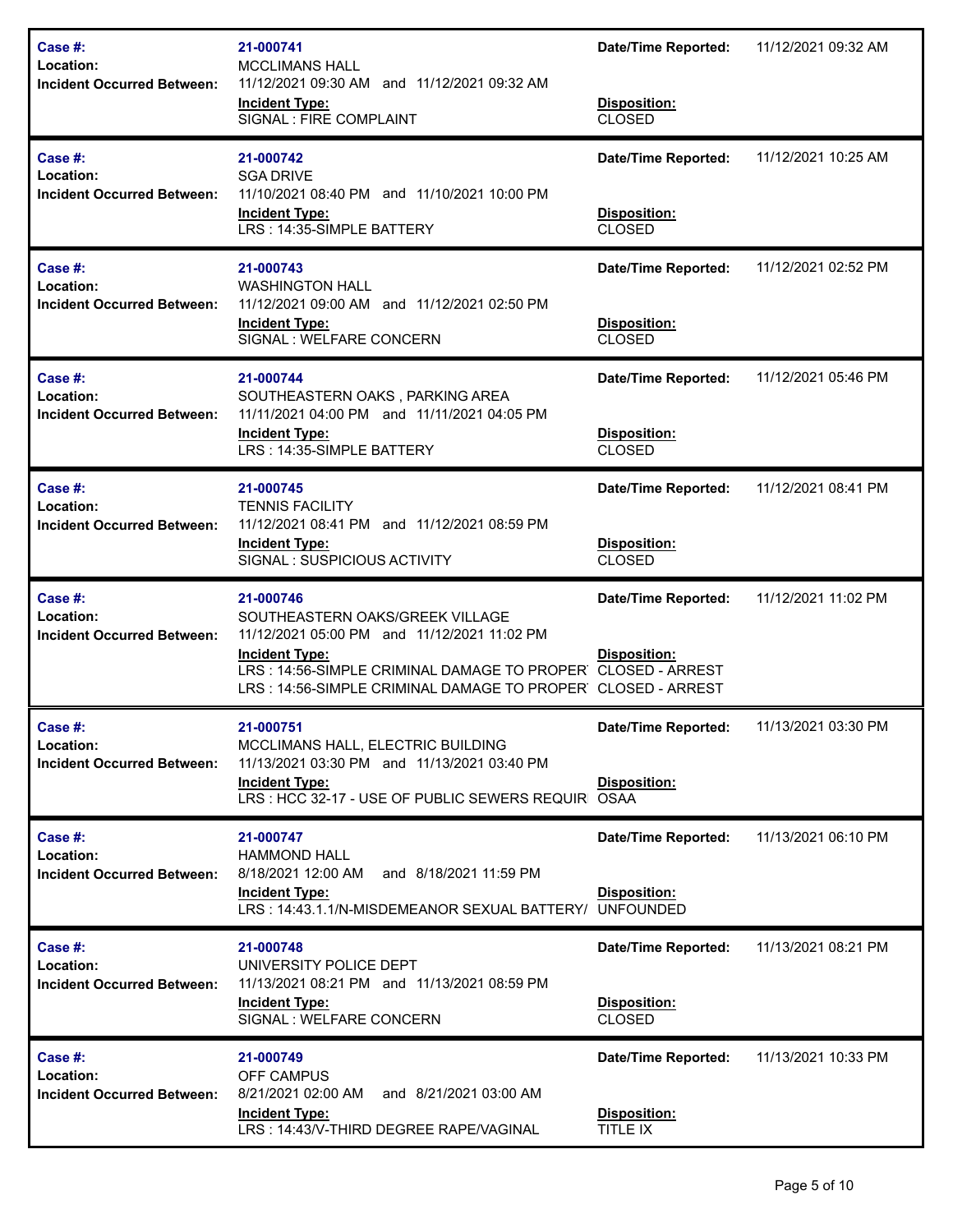| Case #:<br>Location:<br><b>Incident Occurred Between:</b>    | 21-000750<br>NORTH OAK STREET<br>11/14/2021 06:30 PM and 11/14/2021 06:32 PM<br><b>Incident Type:</b><br>LRS: 32:354 MIRRORS<br>LRS: 32:411-LICENSE NOT ON PERSON<br>LRS: 32:863.1-MUST SHOW PROOF OF INSURANCE ARRESTED<br>LRS: CCRP 211.1-PERSONS WITH OUTSTANDING W. ARRESTED<br>SIGNAL: WARRANT - OTHER AGENCY | <b>Date/Time Reported:</b><br>Disposition:<br><b>ARRESTED</b><br><b>ARRESTED</b><br><b>ARRESTED</b> | 11/14/2021 06:33 PM |
|--------------------------------------------------------------|--------------------------------------------------------------------------------------------------------------------------------------------------------------------------------------------------------------------------------------------------------------------------------------------------------------------|-----------------------------------------------------------------------------------------------------|---------------------|
| Case #:<br>Location:<br><b>Incident Occurred Between:</b>    | 21-000752<br>DRIVING RANGE, PARKING LOT<br>11/11/2021 07:00 AM and 11/11/2021 12:15 PM<br><b>Incident Type:</b><br>LRS: 14:100-HIT AND RUN                                                                                                                                                                         | <b>Date/Time Reported:</b><br>Disposition:<br><b>CLOSED</b>                                         | 11/15/2021 12:58 PM |
| Case #:<br>Location:<br><b>Incident Occurred Between:</b>    | 21-000753<br><b>ST. TAMMANY HALL</b><br>10/17/2021 06:00 AM and 11/17/2021 08:15 AM<br><b>Incident Type:</b><br>LRS: 14:40.2-STALKING<br>LRS: 14:42.1/V-SECOND DEGREE RAPE/VAGINAL                                                                                                                                 | <b>Date/Time Reported:</b><br>Disposition:<br><b>CLOSED</b><br><b>CLOSED</b>                        | 11/15/2021 07:18 PM |
| Case #:<br>Location:<br><b>Incident Occurred Between:</b>    | 21-000754<br><b>COUNSELING CENTER</b><br>11/16/2021 09:50 AM and 11/16/2021 10:00 AM<br><b>Incident Type:</b><br>SIGNAL : WELFARE CONCERN                                                                                                                                                                          | <b>Date/Time Reported:</b><br>Disposition:<br><b>CLOSED</b>                                         | 11/16/2021 10:00 AM |
| Case $#$ :<br>Location:<br><b>Incident Occurred Between:</b> | 21-000755<br><b>WEST DAKOTA STREET</b><br>11/16/2021 07:30 AM and 11/16/2021 11:54 AM<br><b>Incident Type:</b><br>SIGNAL : ACCIDENTAL DAMAGE                                                                                                                                                                       | <b>Date/Time Reported:</b><br>Disposition:<br><b>CLOSED</b>                                         | 11/16/2021 11:54 AM |
| Case #:<br>Location:<br>Incident Occurred Between:           | 21-000756<br><b>STUDENT UNION</b><br>11/16/2021 11:00 AM and 11/16/2021 11:15 AM<br><b>Incident Type:</b><br><b>LRS: 14:67-THEFT</b>                                                                                                                                                                               | <b>Date/Time Reported:</b><br>Disposition:<br><b>CLOSED</b>                                         | 11/16/2021 12:31 PM |
| Case $#$ :<br>Location:<br><b>Incident Occurred Between:</b> | 21-000757<br><b>FAYARD HALL</b><br>11/16/2021 02:40 PM and 11/16/2021 03:16 PM<br><b>Incident Type:</b><br>SIGNAL : MEDICAL                                                                                                                                                                                        | <b>Date/Time Reported:</b><br>Disposition:<br><b>CLOSED</b>                                         | 11/16/2021 02:45 PM |
| Case #:<br>Location:<br><b>Incident Occurred Between:</b>    | 21-000758<br>PRIDE HALL<br>11/17/2021 12:30 AM and 11/17/2021 12:32 AM<br><b>Incident Type:</b><br>LRS: 14:103/A1-DISTURBING THE PEACE / SIMPLE A OSAA<br>LRS: 14:103/A1-DISTURBING THE PEACE / SIMPLE A OSAA                                                                                                      | <b>Date/Time Reported:</b><br>Disposition:                                                          | 11/17/2021 12:32 AM |
| Case #:<br>Location:<br><b>Incident Occurred Between:</b>    | 21-000759<br><b>STUDENT UNION</b><br>and Unknown<br>Unknown<br><b>Incident Type:</b><br>SIGNAL : GENERATED IN ERROR                                                                                                                                                                                                | <b>Date/Time Reported:</b><br>Disposition:<br><b>CLOSED</b>                                         | 11/17/2021 01:42 PM |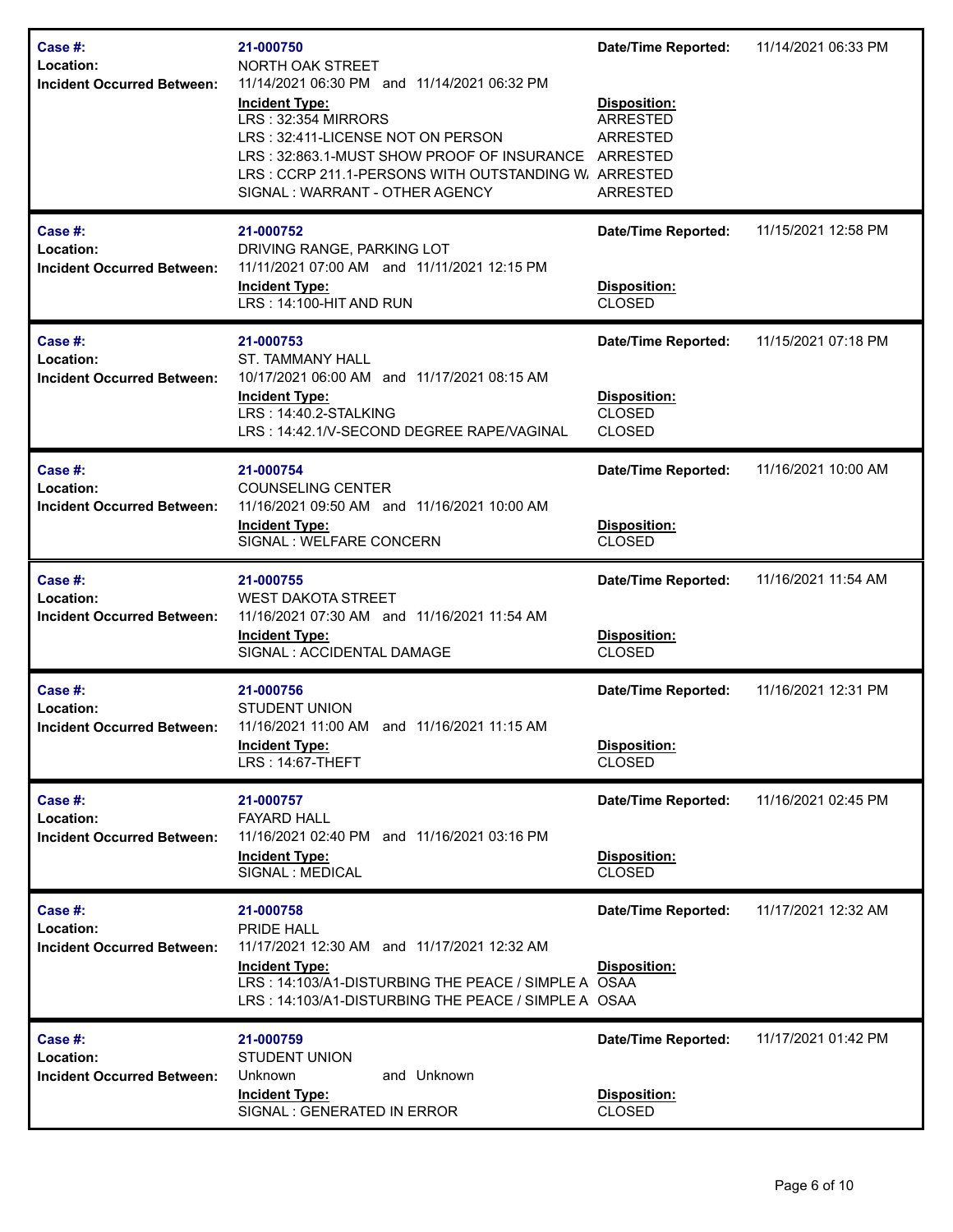| Case #:<br>Location:<br><b>Incident Occurred Between:</b>        | 21-000760<br><b>ALL CAMPUS</b><br>11/13/2021 07:25 PM and 11/13/2021 07:34 PM<br><b>Incident Type:</b><br>LRS: 14:40.2-STALKING                                                                                              | <b>Date/Time Reported:</b><br>Disposition:<br>PENDING INVESTIGATION        | 11/17/2021 04:48 PM |
|------------------------------------------------------------------|------------------------------------------------------------------------------------------------------------------------------------------------------------------------------------------------------------------------------|----------------------------------------------------------------------------|---------------------|
| Case #:<br><b>Location:</b><br><b>Incident Occurred Between:</b> | 21-000761<br><b>STUDENT UNION</b><br>11/17/2021 05:30 PM and 11/17/2021 05:32 PM<br><b>Incident Type:</b><br>SIGNAL : MEDICAL                                                                                                | <b>Date/Time Reported:</b><br>Disposition:<br><b>CLOSED</b>                | 11/17/2021 05:37 PM |
| Case #:<br>Location:<br><b>Incident Occurred Between:</b>        | 21-000762<br><b>TAYLOR HALL</b><br>11/17/2021 03:30 PM and 11/17/2021 06:30 PM<br><b>Incident Type:</b><br>LRS: 14:43.1.1/N-MISDEMEANOR SEXUAL BATTERY/                                                                      | <b>Date/Time Reported:</b><br>Disposition:<br><b>CLOSED - ARREST</b>       | 11/17/2021 06:45 PM |
| Case #:<br>Location:<br><b>Incident Occurred Between:</b>        | 21-000763<br><b>EAST STADIUM PARKING</b><br>11/17/2021 08:44 PM and 11/17/2021 09:41 PM<br><b>Incident Type:</b><br>LRS: 40:966-PENALTY FOR DISTRIBUTION OR POSS OSAA<br>LRS: 40:966-PENALTY FOR DISTRIBUTION OR POSS CLOSED | <b>Date/Time Reported:</b><br><b>Disposition:</b>                          | 11/17/2021 08:44 PM |
| Case #:<br>Location:<br><b>Incident Occurred Between:</b>        | 21-000764<br><b>LOUISIANA HALL</b><br>11/17/2021 05:00 PM and 11/17/2021 11:33 PM<br><b>Incident Type:</b><br>LRS: 14:56-SIMPLE CRIMINAL DAMAGE TO PROPER                                                                    | <b>Date/Time Reported:</b><br>Disposition:<br><b>OSAA</b>                  | 11/17/2021 11:33 PM |
| Case #:<br>Location:<br><b>Incident Occurred Between:</b>        | 21-000765<br><b>EAST STRAWBERRY STADIUM</b><br>11/18/2021 09:00 AM and 11/18/2021 09:10 AM<br><b>Incident Type:</b><br>SIGNAL : WELFARE CONCERN                                                                              | <b>Date/Time Reported:</b><br>Disposition:<br><b>CLOSED</b>                | 11/18/2021 08:52 AM |
| Case #:<br>Location:<br><b>Incident Occurred Between:</b>        | 21-000766<br>UNIVERSITY POLICE DEPT<br>11/17/2021 08:44 PM and Unknown<br><b>Incident Type:</b><br>SIGNAL : INFORMATIONAL: COMPLAINT                                                                                         | <b>Date/Time Reported:</b><br><b>Disposition:</b><br>PENDING INVESTIGATION | 11/18/2021 12:05 PM |
| Case #:<br>Location:<br><b>Incident Occurred Between:</b>        | 21-000767<br>NORTH GENERAL PERSHING STREET<br>11/18/2021 03:40 PM and 11/18/2021 03:44 PM<br><b>Incident Type:</b><br>SIGNAL : AUTO CRASH                                                                                    | <b>Date/Time Reported:</b><br>Disposition:<br><b>CLOSED</b>                | 11/18/2021 03:44 PM |
| Case #:<br>Location:<br><b>Incident Occurred Between:</b>        | 21-000768<br>STRAWBERRY STADIUM, EAST<br>11/18/2021 05:31 PM and 11/18/2021 05:32 PM<br><b>Incident Type:</b><br>SIGNAL : MEDICAL                                                                                            | <b>Date/Time Reported:</b><br><b>Disposition:</b><br><b>CLOSED</b>         | 11/18/2021 05:32 PM |
| Case #:<br>Location:<br><b>Incident Occurred Between:</b>        | 21-000769<br>NORTH OAK PARK, PARKING LOT<br>11/18/2021 07:45 PM and 11/18/2021 07:46 PM<br><b>Incident Type:</b><br>LRS: 40:1023C-DRUG PARAPHENALIA<br>(Count 1)<br>LRS: 40:1023C-DRUG PARAPHENALIA<br>(Count 2)             | <b>Date/Time Reported:</b><br>Disposition:<br>ARRESTED<br><b>ARRESTED</b>  | 11/18/2021 07:47 PM |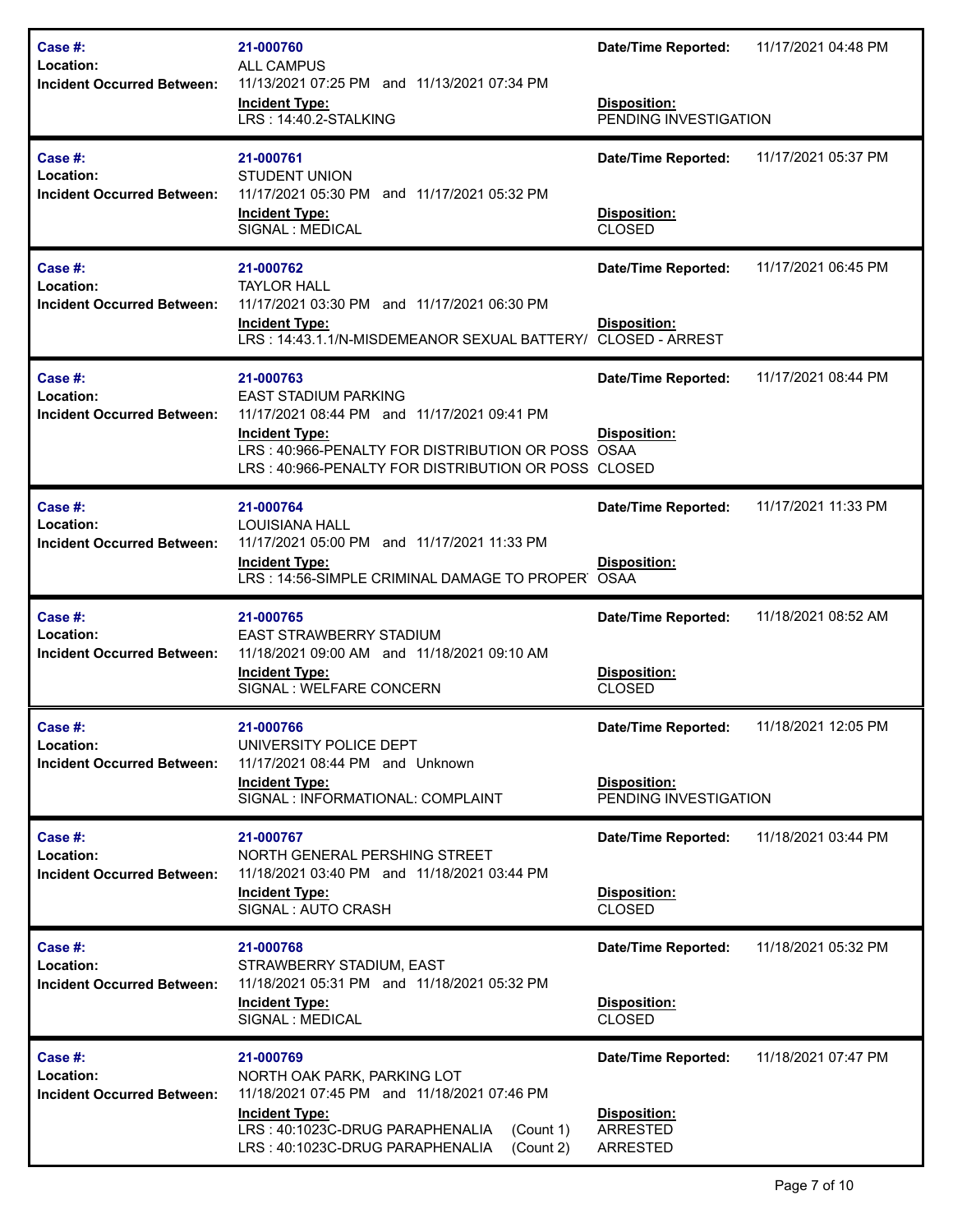|                                                           | LRS: 40:967-PROHIBITED ACTS -- SCHEDULE II, PENA ARRESTED<br>LRS: 40:967-PROHIBITED ACTS -- SCHEDULE II, PENA ARRESTED<br>LRS: 40:967-PROHIBITED ACTS -- SCHEDULE II, PENA ARRESTED<br>LRS: 40:981.3-VIOLATIONS OF CONTROLLED DANGE ARRESTED<br>LRS: 40:981.3-VIOLATIONS OF CONTROLLED DANGE ARRESTED |                                                                      |                     |
|-----------------------------------------------------------|-------------------------------------------------------------------------------------------------------------------------------------------------------------------------------------------------------------------------------------------------------------------------------------------------------|----------------------------------------------------------------------|---------------------|
| Case #:<br>Location:<br><b>Incident Occurred Between:</b> | 21-000770<br>STUDENT UNION, 3RD FLOOR<br>11/19/2021 10:45 AM and 11/19/2021 11:00 AM<br><b>Incident Type:</b><br>SIGNAL : MEDICAL                                                                                                                                                                     | <b>Date/Time Reported:</b><br>Disposition:<br><b>CLOSED</b>          | 11/19/2021 11:42 AM |
| Case #:<br>Location:<br><b>Incident Occurred Between:</b> | 21-000771<br><b>STUDENT UNION</b><br>11/18/2021 06:00 PM and 11/18/2021 09:00 PM<br><b>Incident Type:</b><br><b>LRS: 14:67-THEFT</b>                                                                                                                                                                  | <b>Date/Time Reported:</b><br>Disposition:<br>PENDING INVESTIGATION  | 11/19/2021 12:07 PM |
| Case #:<br>Location:<br><b>Incident Occurred Between:</b> | 21-000772<br>PRIDE HALL, PARKING LOT<br>11/18/2021 04:45 PM and 11/20/2021 01:20 PM<br><b>Incident Type:</b><br>LRS: 14:56-SIMPLE CRIMINAL DAMAGE TO PROPER PENDING INVESTIGATION                                                                                                                     | <b>Date/Time Reported:</b><br>Disposition:                           | 11/20/2021 01:18 PM |
| Case #:<br>Location:<br><b>Incident Occurred Between:</b> | 21-000773<br>SOUTHEASTERN OAKS, BUILDING 6<br>11/20/2021 08:00 PM and 11/21/2021 02:00 AM<br><b>Incident Type:</b><br>SIGNAL : WELFARE CONCERN                                                                                                                                                        | <b>Date/Time Reported:</b><br>Disposition:<br><b>CLOSED</b>          | 11/21/2021 09:58 AM |
| Case #:<br>Location:<br><b>Incident Occurred Between:</b> | 21-000774<br>STUDENT UNION, 1ST FLOOR<br>11/22/2021 09:36 AM and 11/22/2021 09:37 AM<br><b>Incident Type:</b><br>LRS: 14:67-THEFT                                                                                                                                                                     | <b>Date/Time Reported:</b><br>Disposition:<br><b>CLOSED - ARREST</b> | 11/22/2021 11:09 AM |
| Case #:<br>Location:<br><b>Incident Occurred Between:</b> | 21-000775<br><b>TANGIPAHOA HALL</b><br>11/22/2021 11:42 AM and 11/22/2021 11:42 AM<br><b>Incident Type:</b><br>SIGNAL: WARRANT - OTHER AGENCY                                                                                                                                                         | <b>Date/Time Reported:</b><br>Disposition:<br><b>CLOSED</b>          | 11/22/2021 11:20 AM |
| Case #:<br>Location:<br><b>Incident Occurred Between:</b> | 21-000776<br>SOUTHEASTERN OAKS, BUILDING 2<br>11/22/2021 01:21 PM and 11/22/2021 01:22 PM<br><b>Incident Type:</b><br>SIGNAL: AUTO CRASH                                                                                                                                                              | <b>Date/Time Reported:</b><br><b>Disposition:</b><br><b>CLOSED</b>   | 11/22/2021 01:23 PM |
| Case #:<br>Location:<br><b>Incident Occurred Between:</b> | 21-000777<br>THE VILLAGE, COURTYARD<br>11/21/2021 10:00 PM and 11/22/2021 12:00 AM<br><b>Incident Type:</b><br>SIGNAL: SUSPICIOUS ACTIVITY                                                                                                                                                            | <b>Date/Time Reported:</b><br>Disposition:<br><b>CLOSED</b>          | 11/22/2021 07:54 PM |
| Case #:<br>Location:<br><b>Incident Occurred Between:</b> | 21-000778<br>NORTH GENERAL PERSHING STREET<br>11/22/2021 10:26 PM and 11/22/2021 10:27 PM<br><b>Incident Type:</b><br>LRS: 32:301-FAILURE TO TURN ON LIGHTS<br>LRS: 40:966-PENALTY FOR DISTRIBUTION OR POSS ARRESTED                                                                                  | <b>Date/Time Reported:</b><br>Disposition:<br>ARRESTED               | 11/22/2021 10:28 PM |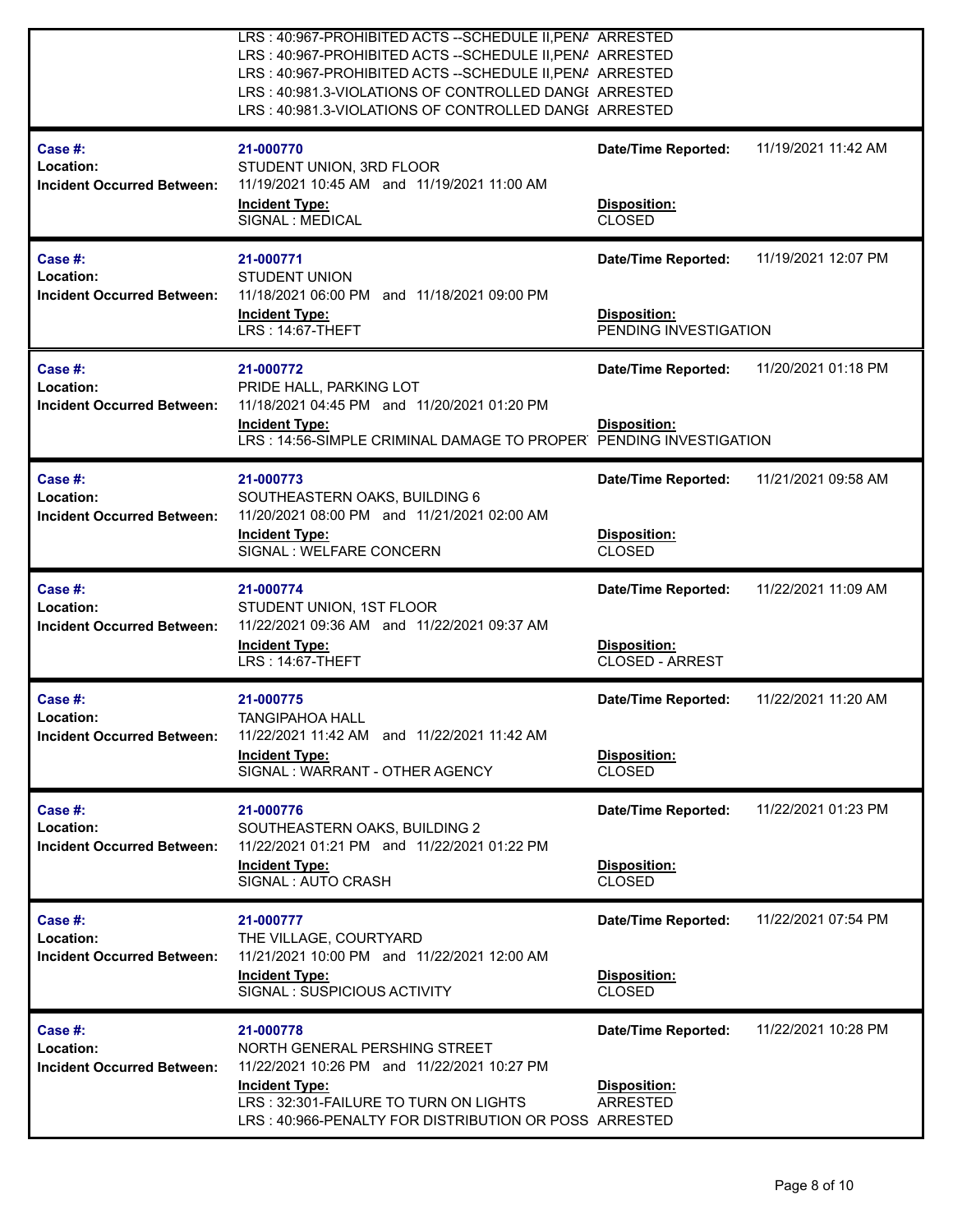| Case #:<br>Location:<br><b>Incident Occurred Between:</b> | 21-000779<br><b>SGA DRIVE</b><br>11/22/2021 10:58 PM and 11/22/2021 11:01 PM<br><b>Incident Type:</b><br>LRS: 14:99-RECKLESS OPERATION OF A VEHICLE                                                                                                                                  | <b>Date/Time Reported:</b><br>Disposition:<br><b>ARRESTED</b>                                                          | 11/22/2021 11:02 PM |
|-----------------------------------------------------------|--------------------------------------------------------------------------------------------------------------------------------------------------------------------------------------------------------------------------------------------------------------------------------------|------------------------------------------------------------------------------------------------------------------------|---------------------|
| Case #:<br>Location:<br><b>Incident Occurred Between:</b> | 21-000780<br>NORTH GENERAL PERSHING STREET<br>11/22/2021 11:50 PM and 11/22/2021 11:51 PM<br><b>Incident Type:</b><br>LRS: CCRP 211.1-PERSONS WITH OUTSTANDING W. ARRESTED                                                                                                           | <b>Date/Time Reported:</b><br><b>Disposition:</b>                                                                      | 11/22/2021 11:52 PM |
| Case #:<br>Location:<br><b>Incident Occurred Between:</b> | 21-000781<br>SOUTHEASTERN OAKS, PARKING AREA<br>11/23/2021 08:10 PM and 11/23/2021 08:12 PM<br><b>Incident Type:</b><br>LRS: 14:108-RESISTING AN OFFICER                                                                                                                             | <b>Date/Time Reported:</b><br>Disposition:<br><b>ARRESTED</b>                                                          | 11/23/2021 08:13 PM |
| Case #:<br>Location:<br><b>Incident Occurred Between:</b> | 21-000785<br>STRAWBERRY STADIUM, EAST<br>11/27/2021 07:40 PM and 11/27/2021 07:42 PM<br><b>Incident Type:</b><br>SIGNAL : DISTURBANCE                                                                                                                                                | <b>Date/Time Reported:</b><br>Disposition:<br><b>CLOSED</b>                                                            | 11/27/2021 07:43 PM |
| Case #:<br>Location:<br><b>Incident Occurred Between:</b> | 21-000782<br>STRAWBERRY STADIUM, EAST<br>11/27/2021 09:00 PM and 11/27/2021 09:03 PM<br><b>Incident Type:</b><br>LRS: 14:103/A3-DISTURBING THE PEACE / DRUNKEI CLOSED - ARREST<br>LRS: 14:108-RESISTING AN OFFICER                                                                   | <b>Date/Time Reported:</b><br><b>Disposition:</b><br><b>CLOSED - ARREST</b>                                            | 11/27/2021 09:03 PM |
|                                                           |                                                                                                                                                                                                                                                                                      |                                                                                                                        |                     |
| Case #:<br>Location:<br><b>Incident Occurred Between:</b> | 21-000783<br><b>TWELVE OAKS HALL</b><br>11/27/2021 10:45 PM and 11/27/2021 11:31 PM<br><b>Incident Type:</b><br>SIGNAL : MEDICAL                                                                                                                                                     | <b>Date/Time Reported:</b><br>Disposition:<br><b>CLOSED</b>                                                            | 11/27/2021 10:48 PM |
| Case #:<br>Location:<br><b>Incident Occurred Between:</b> | 21-000786<br>SOUTHEASTERN OAKS, BUILDING 5<br>11/28/2021 05:30 PM and 11/28/2021 06:30 PM<br><b>Incident Type:</b><br>SIGNAL : LOST OR STOLEN                                                                                                                                        | <b>Date/Time Reported:</b><br>Disposition:<br><b>REFUSE TO PROSECUTE</b>                                               | 11/28/2021 06:00 PM |
| Case #:<br>Location:<br><b>Incident Occurred Between:</b> | 21-000784<br>STRAWBERRY STADIUM, FIELD<br>11/28/2021 09:05 PM and 11/28/2021 09:12 PM<br><b>Incident Type:</b><br>LRS: 14:63-CRIMINAL TRESPASS<br>(Count 1)<br>(Count 2)<br>LRS: 14:63-CRIMINAL TRESPASS<br>$LRS: 14:67$ -THEFT<br>(Count 1)<br><b>LRS: 14:67-THEFT</b><br>(Count 2) | <b>Date/Time Reported:</b><br>Disposition:<br><b>ARRESTED</b><br><b>ARRESTED</b><br><b>ARRESTED</b><br><b>ARRESTED</b> | 11/28/2021 09:12 PM |
| Case #:<br>Location:<br><b>Incident Occurred Between:</b> | 21-000787<br>PRIDE HALL<br>11/29/2021 07:51 PM and 11/29/2021 11:41 PM<br><b>Incident Type:</b><br>LRS: 14:285-TELEPHONE COMMUNICATIONS; IMPR( PENDING INVESTIGATION                                                                                                                 | <b>Date/Time Reported:</b><br>Disposition:                                                                             | 11/29/2021 11:40 PM |